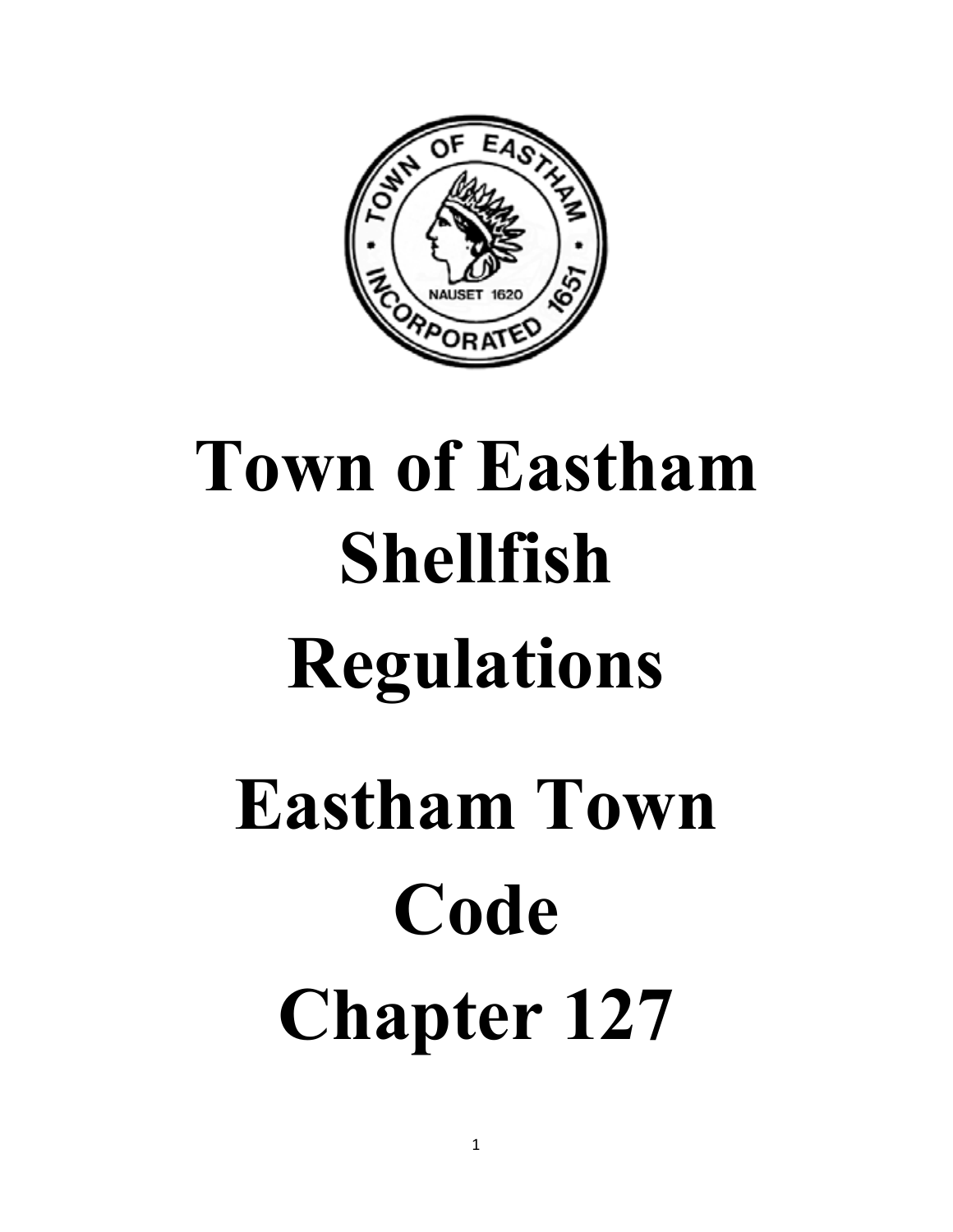# **Table of Contents**

| <b>Section 1.0</b> |                                                           |
|--------------------|-----------------------------------------------------------|
| <b>Section 2.0</b> |                                                           |
| <b>Section 3.0</b> |                                                           |
| <b>Section 4.0</b> |                                                           |
| 4.1                | <b>Types of permits</b>                                   |
| 4.2                | <b>Possession of permit</b>                               |
| 4.3                | Transferability and carrying of permit                    |
| 4.4                | Display of permit upon demand                             |
| 4.5                | <b>Commercial permit eligibility</b>                      |
| 4.6                | Shellfishing rights of residents of Eastham and Orleans   |
| 4.7                | Commercial permit and apprentice permit issuance and fees |
| 4.8                | <b>Free apprentice permits</b>                            |
| 4.9                | <b>Dual permit prohibition</b>                            |
| 4.10               | <b>Commercial permit required for dredging</b>            |
| 4.11               | Planting or transplanting without a permit                |
| 4.12               | <b>Recreational permit issuance</b>                       |
| <b>Section 5.0</b> |                                                           |
| 5.1                | <b>Enforceability</b>                                     |
| 5.2                | Display of shellfish upon demand                          |
| 5.3                | <b>Seizure of shellfish</b>                               |
| 5.4                | <b>Closed areas</b>                                       |
| 5.5                | <b>Restricted areas</b>                                   |
| 5.6                | <b>Restricted methods</b>                                 |
| 5.7                | <b>Possession of seed shellfish</b>                       |
|                    | 5.7(a) Persons that can possess seed                      |
| 5.8                | Shellfishing during the nighttime                         |
| 5.9                | <b>Temperature restrictions</b>                           |
| 5.10               | Clam holes shall be filled                                |
| 5.11               | Digging in sedge grass                                    |
| 5.12               | <b>Power dredging</b>                                     |
| 5.13               | <b>Landing of shellfish</b>                               |
| 5.14               | <b>Recreational permits catch limits</b>                  |
| 5.15               | <b>Commercial permits catch limits</b>                    |
|                    | 5.15(a) Quahogs, mussels, arc clams, oysters              |
|                    | 5.15(b)<br><b>Scallops</b>                                |
|                    | 5.15(c) Razor clams                                       |
| 5.16               | <b>Registration of commercial boats</b>                   |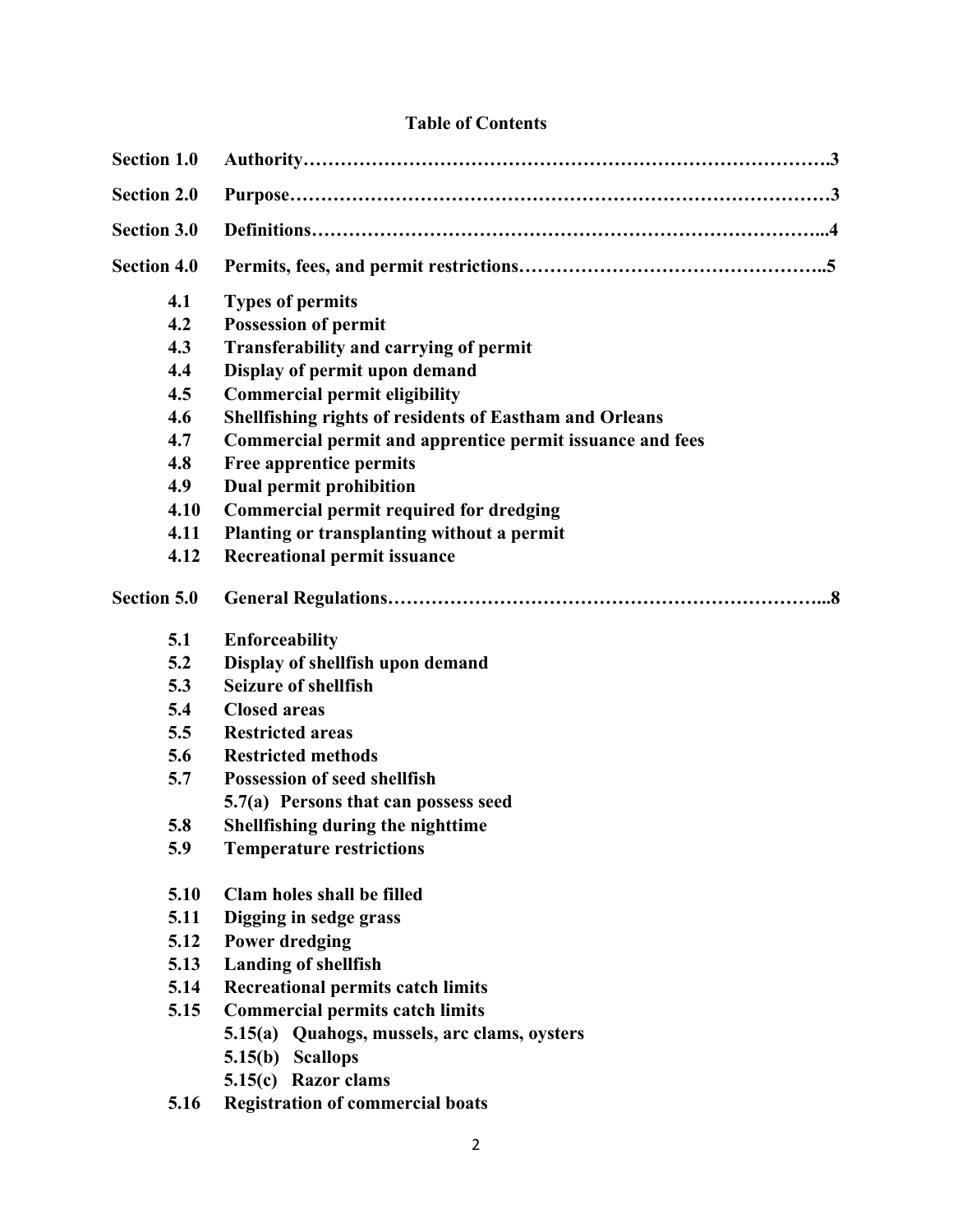| Section 6.0        |                  |                                                                                 |
|--------------------|------------------|---------------------------------------------------------------------------------|
|                    | 6.1              | Mussels; culling, dredging, restricted areas                                    |
|                    |                  | 6.1(a) Culling of mussels                                                       |
|                    |                  | 6.1(b) Dragging for mussels                                                     |
|                    | 6.2              | Eels; methods, registration, obstruction or interference                        |
|                    |                  | 6.2(a) Size restriction                                                         |
|                    |                  | 6.2(b) Methods of harvest                                                       |
|                    |                  | 6.2(c) Obstruction or interference with migration of eels                       |
|                    | 6.3              | Scallops; seasons, hours, tote requirements, landings, possession of seed, etc. |
|                    |                  | 6.3(a) Harvest seasons                                                          |
|                    |                  | 6.3(a)i Cape Cod Bay                                                            |
|                    |                  | 6.3(a)ii Nauset estuary                                                         |
|                    |                  | 6.3(b) Hours for scalloping                                                     |
|                    |                  | 6.3(c) Landing of scallops in totes                                             |
|                    |                  | 6.3(d) Landing of scallops, locations                                           |
|                    |                  | 6.3(e) Seed scallop                                                             |
|                    |                  | 6.3(f) Landing of scallop in the shell                                          |
|                    |                  | $6.3(g)$ Evidence of intent to scallop                                          |
|                    |                  | 6.3(h) Scallop frame dredge measurements                                        |
|                    |                  | 6.3(i) Diving for scallops                                                      |
|                    |                  | $6.3(j)$ One (1) trip/boat/day                                                  |
|                    |                  | 6.3(k) Returning to waters prohibited                                           |
|                    | 6.4              | Razor clams; methods of harvest                                                 |
|                    | 6.5              | <b>Oysters</b> ; season                                                         |
|                    | 6.6              | <b>Whelks/Conch</b>                                                             |
|                    | 6.7              | <b>Horseshoe Crabs</b>                                                          |
| <b>Section 7.0</b> |                  |                                                                                 |
|                    | 7.1              | <b>Violations and penalties</b>                                                 |
|                    | 7.2              | <b>Enforcing persons</b>                                                        |
|                    | 7.3              | <b>Suspension of commercial and recreational permits</b>                        |
| 1.0                | <b>Authority</b> |                                                                                 |

The Select Board, through the authority derived from Massachusetts General Laws Chapter 130 and the Eastham Town Code of Conduct, Chapter 127. Herby adopts a set of guidelines for Eastham's Shellfish Regulations.

# **2.0 Purpose**

The purpose of these regulations is to protect, enhance and assure the continuance of a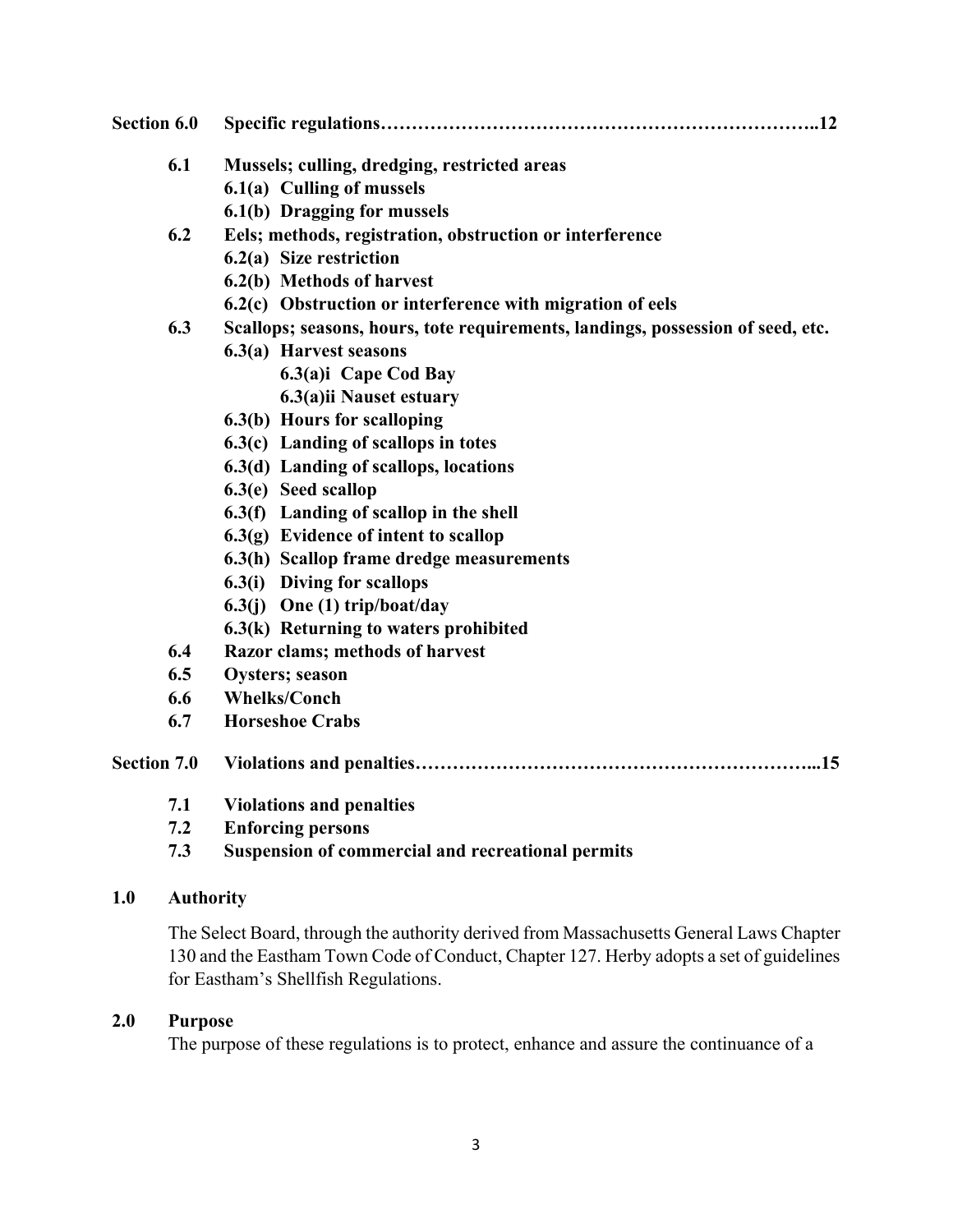healthy shellfishing industry in the Town of Eastham. Shellfish resources and habitats play a vital role in the Town's natural resources and these regulations will help maintain and improve a sustainable shellfish population.

#### **3.0** *Definitions*

In these regulations, unless the context otherwise requires, the following word shall have the following meanings:

*"Batch" --* all shellfish in each separate container.

*"Bushel" --* a standard measure of volume equaling one (1) level wire basket whose interior volume measures two thousand one hundred fifty (2,150) cubic inches.

*"Clam" --* a marine mollusk of the species Mya arenaria commonly called the soft-shell clam.

*"Chowder Quahog"* -- a quahog not able to pass through a two and three quarter (2  $\frac{3}{4}$ ) inch ring.

*"Container" --* any bag, box, basket, cage, or other receptacle containing shellfish.

*"Commercial Permit" --* a license issued whereby holder thereof may sell the shellfish taken under such permits.

*"Recreational Permit" --* a recreational license issued which permits an individual, husband, wife or life partners, and dependent(s), who are domiciled and living under the same roof to harvest shellfish.

*"Mussel" --* a marine mollusk of the species Mytilus edilus, commonly known as the blue mussel.

*"Oyster" --* a marine mollusk of the species Crassostrea virginica, commonly known as the American oyster.

*"Possession" --* in the immediate control of a person e.g. in a boat, car, bag, etc. belonging to an individual.

*"Quahog" --* a marine mollusk of the species Mercenaria mercenaria, commonly called the hard-shell clam.

*"Razor Clam" --* a marine mollusk of the species Ensis directus, commonly called the razor clam.

*"Scallop" --* a marine mollusk of the species Aequipecten irradians, commonly known as the bay scallop.

*"Seed Clam" –* Soft-shell clams measuring less than two inches in the longest diameter.

*"Seed Oyster" --* Oysters measuring less than three inches in the longest diameter.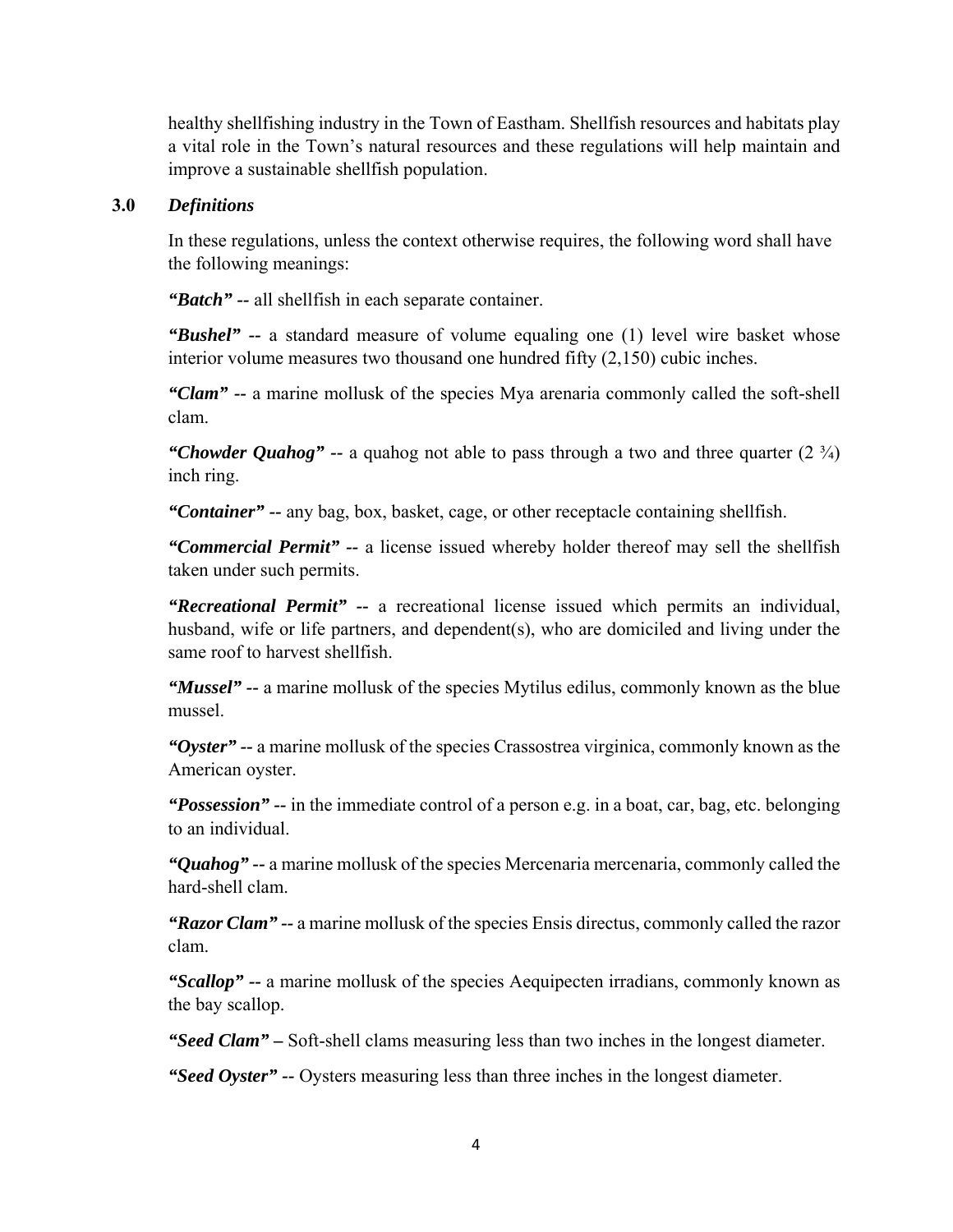*"Seed Bay Scallop" --* Bay scallop which does not have a well-defined raised annual growth ring on the shell.

*"Seed Quahog" --* Quahog measuring less than one inch shell thickness (hinge width).

*"Seed Razor Clam" --* Razor clam measuring less than five inches in the longest diameter.

*"Shellfish" --* clams, conchs, moonsails, mussels, oysters, quahogs, razor clam or razor fish, scallops, sea worms, whelk and winkles.

*"Take" --* any method of harvest of the related species from its habitat.

*"Ten quart bucket" --* a standard measure of volume equaling one (1) level wire basket whose interior volume is six hundred seventy two  $(672)$  cubic inches.

*"Week" --* seven (7) consecutive days beginning on Sunday at 12:01 am and ending on Saturday at 11:59 pm.

## **4.0 Permits, fees, and permit restrictions**

## **All fees subject to change by the Select Board annually**

## 4.1 **Types of permits:**

Shellfish permits shall be of three (3) types: *commercial permits* **(class five)**, whereby the holders thereof may sell the shellfish taken under such permits, *recreational permits* **(class one, two, four and six)**, whereby the holders thereof may **not** sell shellfish taken under such permits; and *apprentice permits*, as described in section 4.8.

# 4.2 **Possession of permit:**

All persons are prohibited from taking eels (except by hook and line), sea worms or shellfish from the coastal waters of the Town without a shellfish permit. Whoever violates any provision of the subsection shall be punished by a fine of two hundred dollars (\$200).

# 4.3 **Transferability and carrying of permit**

Shellfish permits are not transferable and shall be carried while shellfishing. Whoever violates any provision of this sub-section shall be punished by a fine of fifty dollars (\$50)

# 4.4 **Display of permit upon demand**

All persons taking, carrying away, or having in their possession shellfish of any kind in any boat, vehicle, or container shall exhibit, on demand of the Shellfish Constable and his/her designees, Cape Cod National Seashore Park Rangers, Environmental Police Officers and any Police Officer of the Town of Eastham their permit to take such shellfish. Whoever violates any provision of this sub-section may have their permit to shellfish in the Town of Eastham suspended for a period of no less than seven (7) days, subject to the provision of section 7.3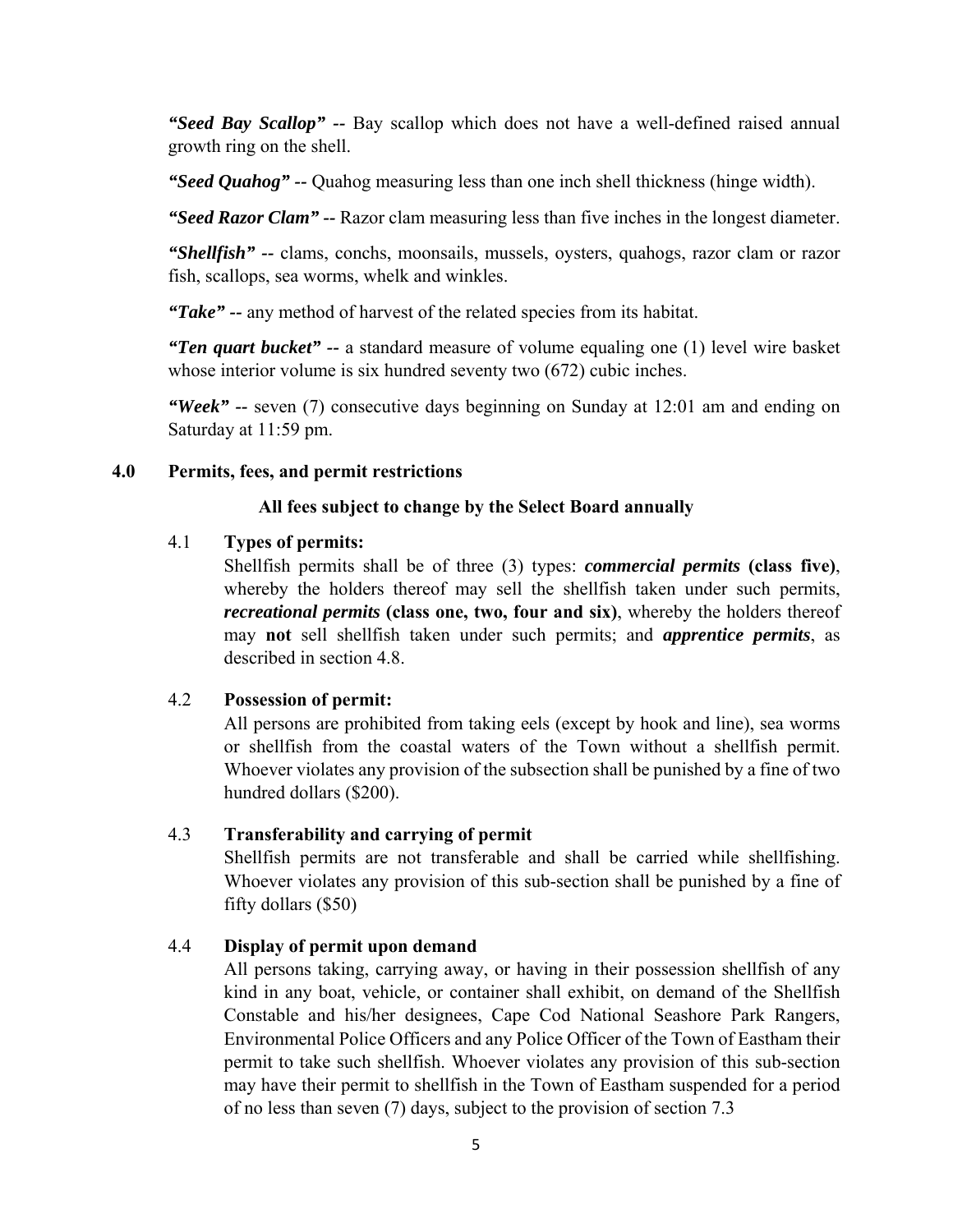#### 4.5 **Commercial permit eligibility:**

No person shall be eligible to apply for a *commercial* shellfish permit unless he or she has been domiciled in the Town of Eastham or Orleans for twelve (12) months preceding the date of application. *Commercial permits* shall be forfeited immediately to the Natural Resources Department if the holder fails to continue his/her domicile within either municipality. In the case of hardship, temporary retention or issuance of permit may be allowed subject approval of the Select Board based on the recommendation of the Shellfish Constable. A hardship request must be made prior to the *commercial permit* application deadline, as described in section 4.7. A minimum of three (3) of the following six (6) documents must be included annually with the *commercial permit* application for proof of residency/domicile:

- 1.) A current motor vehicle driver's license;
- 2.) A current motor vehicle excise tax bill issued by the Town;
- 3.) A current real estate tax bill issued by the Town;
- 4.) A current lease or rental agreement of the applicant's residence/domicile in the Town;
- 5.) A current listing on the Town census;
- 6.) Or any other documentation as approved by the Shellfish Constable.

## 4.6 **Shellfishing rights of residents of Eastham & Orleans:**

Domiciled persons of Eastham shall enjoy the same right to the shellfisheries of Orleans as they enjoyed from the incorporation of the Town, after first obtaining a permit from the Town of Orleans. Domiciled persons of Orleans shall enjoy the same right to the shellfisheries of Eastham as they enjoyed from the incorporation of the Town, after first obtaining a permit from the Town of Eastham.

#### 4.7 **Commercial permit and apprentice permit issuance and fees:**

Applications for *commercial permits* and *apprentice permits* shall be submitted to the Natural Resources Department between **January 1** and **March 31** annually. Applications are subject to thirty-day (30) review period. Said permit shall be valid until 11:59 p.m. March 31 of the following year and shall be valid only for the person for whom it was issued. A *commercial permit* is valid only in the waters, flats, and tidal creeks of Eastham. The fee for a *commercial permit* for persons fourteen (14) years of age to sixty-nine (69) years of age shall be two hundred dollars (\$200). The fee for a *commercial permit* for persons seventy (70) years of age or older shall be twelve dollars (\$12). *Apprentice* permits are free.

#### 4.8 **Free apprentice permits:**

Persons who have not yet achieved fourteen (14) years of age on the date of application, who are domiciled, subject to the provision of section 4.5 may be issued a free *apprentice permit.* Said permit will allow the person to assist a duly licensed commercial harvester in the taking of shellfish provided that the limit for the harvest shall not exceed that of one (1) permit holder. Said *apprentice permit*  holders who achieves the age of 14 years during the period between May  $1<sup>st</sup>$  and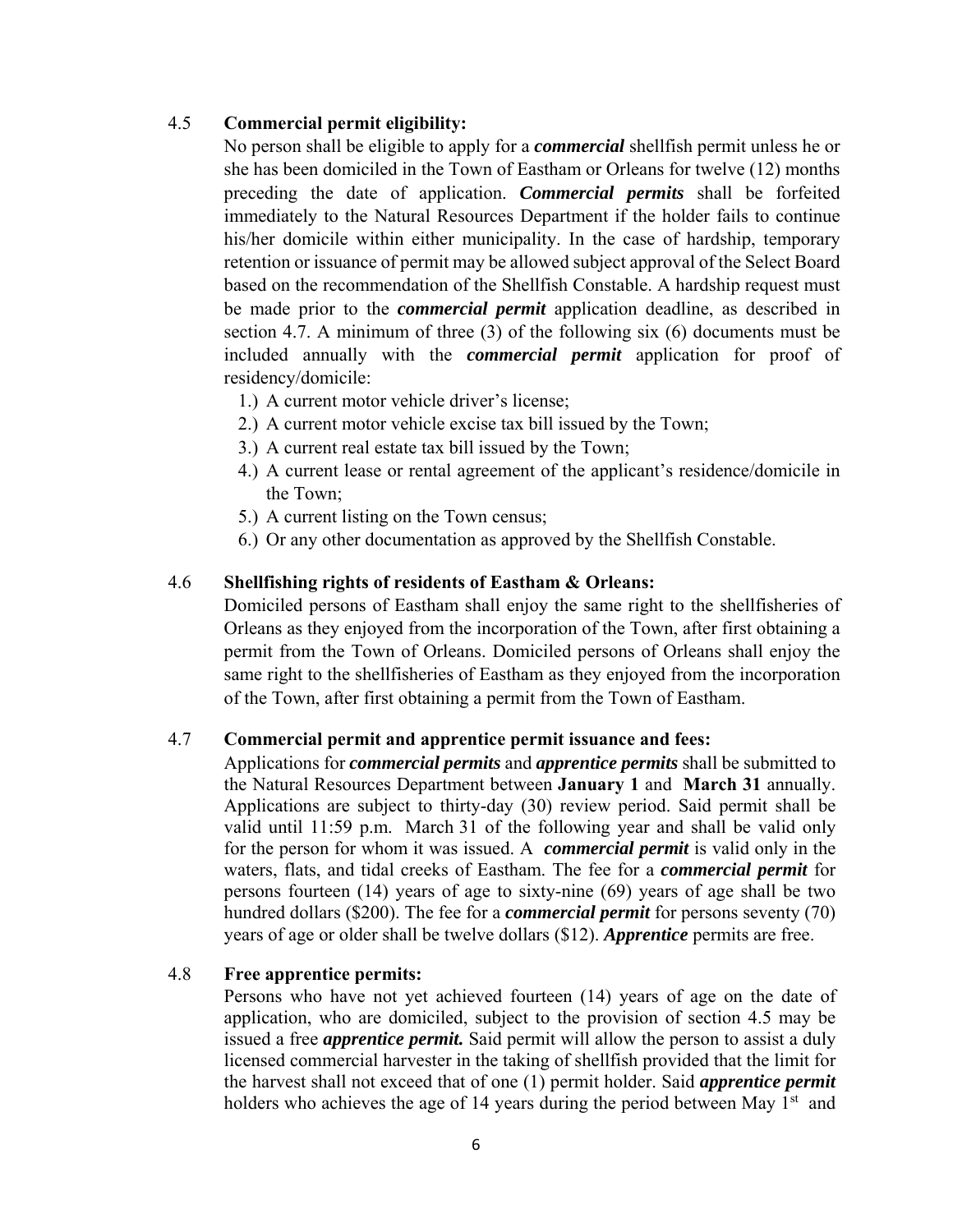December 31st of the same year may then be issued a *commercial permit* at the cost of a *commercial permit* for the remainder of the calendar year subject to full digging privileges and harvest limits, subject to the provision of section 4.7.

#### 4.9 **Dual permit prohibition:**

No person holding a *commercial permit* shall hold at the same time a *recreational permit* for the taking of shellfish. Whoever violates any provision of the sub-section shall be punished by a fine of fifty dollars (\$50).

# 4.10 **Commercial permit required for dredging:**

Each person actively engaged in the dredging of shellfish in Cape Cod Bay in Eastham shall hold a *commercial permit* issued by the Town of Eastham. For the purposes of this regulation, "actively engaged" shall be defined as handling, harvesting shellfish or operating harvesting gear. Whoever violates any provision of this sub-section shall be punished by a fine of one hundred dollars (\$100).

## 4.11 **Planting or transplanting without a permit:**

No person shall plant, place or transplant shellfish in or onto the waters or shellfish areas within the Town of Eastham without first obtaining a permit from the Eastham Select Board upon recommendation of the Shellfish Constable. Whoever violates any provision of this sub-section shall be punished by a fine of two hundred dollars (\$200).

# 4.12 **Recreational permit issuance and fees:**

- 4.12(a) A **class one** recreational permit may be issued to domiciled persons of the Town of Eastham or Orleans and for persons not domiciled but owning real estate within the Town of Eastham. Twenty-Five Dollars (\$25)
- 4.12(b) A **class two** (senior) recreational permit may be issued to an individual domiciled in the Town of Eastham or Orleans and for an individual not domiciled but owning real estate within the Town of Eastham sixty-five (65) years of age or over. Twelve Dollars (\$12)
- 4.12(c) A **class four** recreational permit may be issued for persons not owning real estate in the Town of Eastham or Orleans nor renting lodging in the Town of Eastham. Seventy-Five Dollars (\$75)
- 4.12(d) A **class six** recreational permit may be issued for any persons, *which will be valid for a period of seven consecutive days***.** Thirty Dollars (\$30)
- 4.12 (e) Replacement shellfish permit for ALL classes; Seven Dollars (\$7)
- 4.12(f) The Town shall not charge a veteran a fee greater than the fee charged to a resident of such city or town as specified in M.G.L. Chapter 130 Section 52.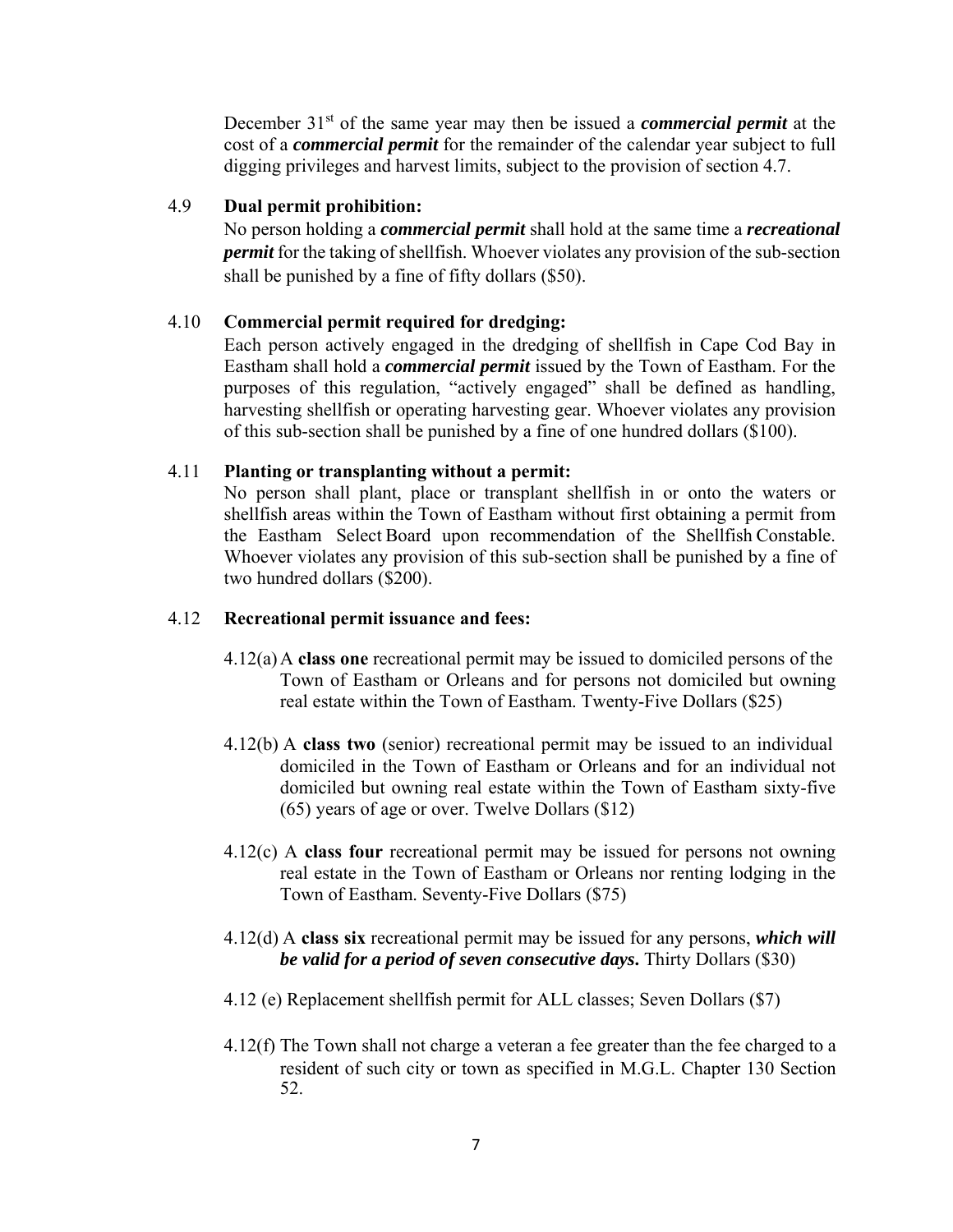- 4.12(g) **Recreational permits will be issued after June 1st of every year and**  shall be valid until May 31<sup>st</sup> of the following year, unless sooner **suspended or revoked or otherwise designated.**
- 4.12(h) **Only ONE(1) recreational permit may be issued per household.**

#### **5.0 General regulations**

#### **All catch limits can be set by the Select Board annually.**

#### 5.1 **Enforceability:**

The Shellfish Constable and his/her designees shall be empowered to enforce all applicable sections of Chapter 130 of the Massachusetts General Laws and 322 CMR of the Massachusetts Division of Marine Fisheries pertaining to shellfish in the Town of Eastham.

#### 5.2 **Display of shellfish upon demand:**

All persons taking, carrying away, or having in their possession shellfish of any kind in boat, vehicle, or container shall exhibit, on demand of the Shellfish Constable and his/her designees, Cape Cod National Seashore Park Rangers, Environmental Police Officers and any Police Officer of the Town of Eastham, all shellfish in their possession for inspection. Whoever violates any provision of this sub-section, in addition to any penalties specified in M.G.L. Chapter 130, may have their permit to shellfish in the Town of Eastham suspended for a period of no less than seven (7) days subject to the provisions of section 7.3 herein. Whoever throws or dumps overboard or into the water shellfish contained within a pail, bag, barrel or other receptacle, after having been requested or signaled by the Shellfish Constable or his/her designees to stand by for inspection shall be deemed to have violated this sub-section.

#### 5.3 **Seizure of shellfish:**

All shellfish taken, held, possessed or dealt with contrary to any section or subsection of these regulations made under authority thereof may in addition to any or all of the penalties contained therein, be seized, photographed, destroyed or returned to the waters of the Commonwealth by the Shellfish Constable or his/her designees.

#### 5.4 **Closed areas:**

The Select Board may restrict the use of areas for the taking of all shellfish as they deem expedient, either absolutely or generally or for some particular use, or for the taking of certain kinds of shellfish only and allowing other kinds to be taken from such restricted areas, and such restrictions shall have the same force and effect as any rule or regulation made herein. No shellfish shall be taken from any area waters of the Town of Eastham unless such areas have been declared open for taking of shellfish by the Select Board. Shellfish areas that have been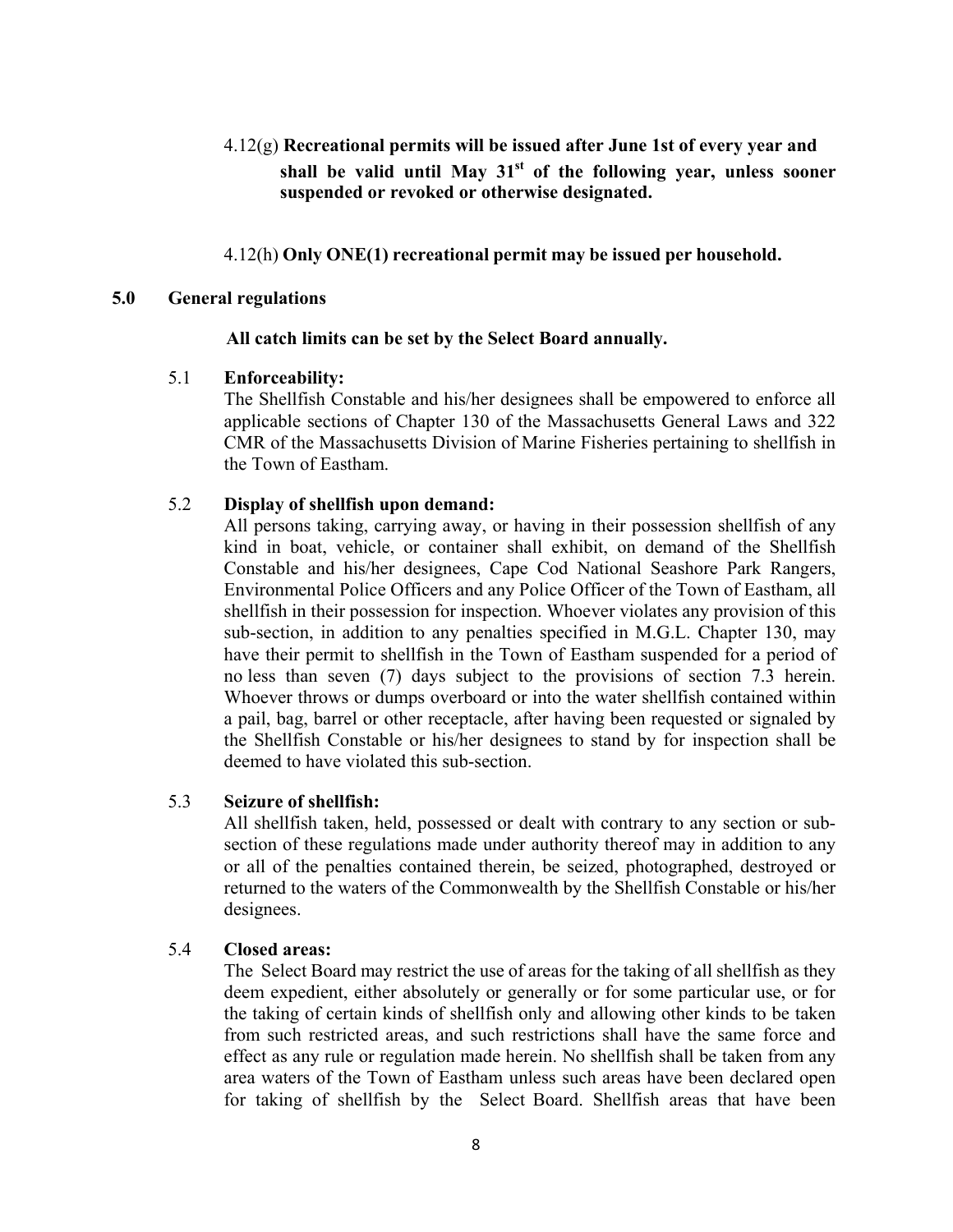classified as "Prohibited", "Restricted", or "Conditionally Restricted" by the Massachusetts Division of Marine Fisheries or the Massachusetts Department of Public Health shall also be considered closed for the taking of all shellfish by the Eastham Select Board. All private shellfish grant sites shall be closed for harvesting of shellfish by anyone other than the lessee or their agents. Whoever violates any provision of this sub-section shall be punished by a fine of two hundred dollars (\$200)

#### 5.5 **Restricted Areas:**

The area of Salt Pond, Salt Pond River and an area of 1,000 feet to the Southerly side of Hemenway Landing shall be restricted to recreational limits regardless of the type of permit held. Whoever violates any provision of this sub-section shall be punished by a fine of two hundred dollars (\$200).

#### 5.6 **Restricted methods:**

The taking of clams, quahogs, razor clams, oysters or mussels from the waters and flats of the Town of Eastham by any other method than what is commonly known as the "long rake", "scratcher", "tong", "pitchfork", "plunger", "clam hoe", or "salting (for razor clams only)" is prohibited unless the taker has a permit issued by Select Board upon recommendation of the Shellfish Constable. No shovel, spade, trowel or other edged tool may be used in the harvesting of shellfish. Whoever violates any provision of this sub-section shall be punished by a fine of one hundred dollars (\$100).

#### 5.7 **Possession of seed shellfish:**

No person shall take or have in their possession seed mussels or clams less than two (2) inches in longest diameter, or seed oysters less than three (3) inches in longest diameter, or seed razor clams less than five (5) inches in longest diameter, or seed quahog less than one (1) inch in thickness, or whelk less than two and threequarters  $(2\frac{3}{4})$  inches shell width, or seed scallop as defined in section 6.3(e), exceeding five percent (5%) by number of any batch. All shellfish shall be culled immediately at the location of harvest and all seed shall be returned to the water from the immediate area from which it was taken. Whoever violates any provision of this sub-section shall be punished by a fine of two hundred dollars (\$200) per offense.

#### **5.7(a) Only someone who is a licensed aquaculturist in the Town of Eastham and carries a valid seed permit issued from the Massachusetts Division of Marine Fisheries may have seed in their possession as defined in sub section 5.7**

#### 5.8 **Shellfishing during the nighttime:**

No person shall dig, take, power dredge or carry away any shellfish or shells between the hours of one-half (1/2) hour after sunset and one-half (1/2) hour before sunrise by any method whatsoever, from any water, flat or creek of the Town of Eastham. Whoever violates any provision of this sub-section shall be punished by a fine of four hundred dollars (\$400).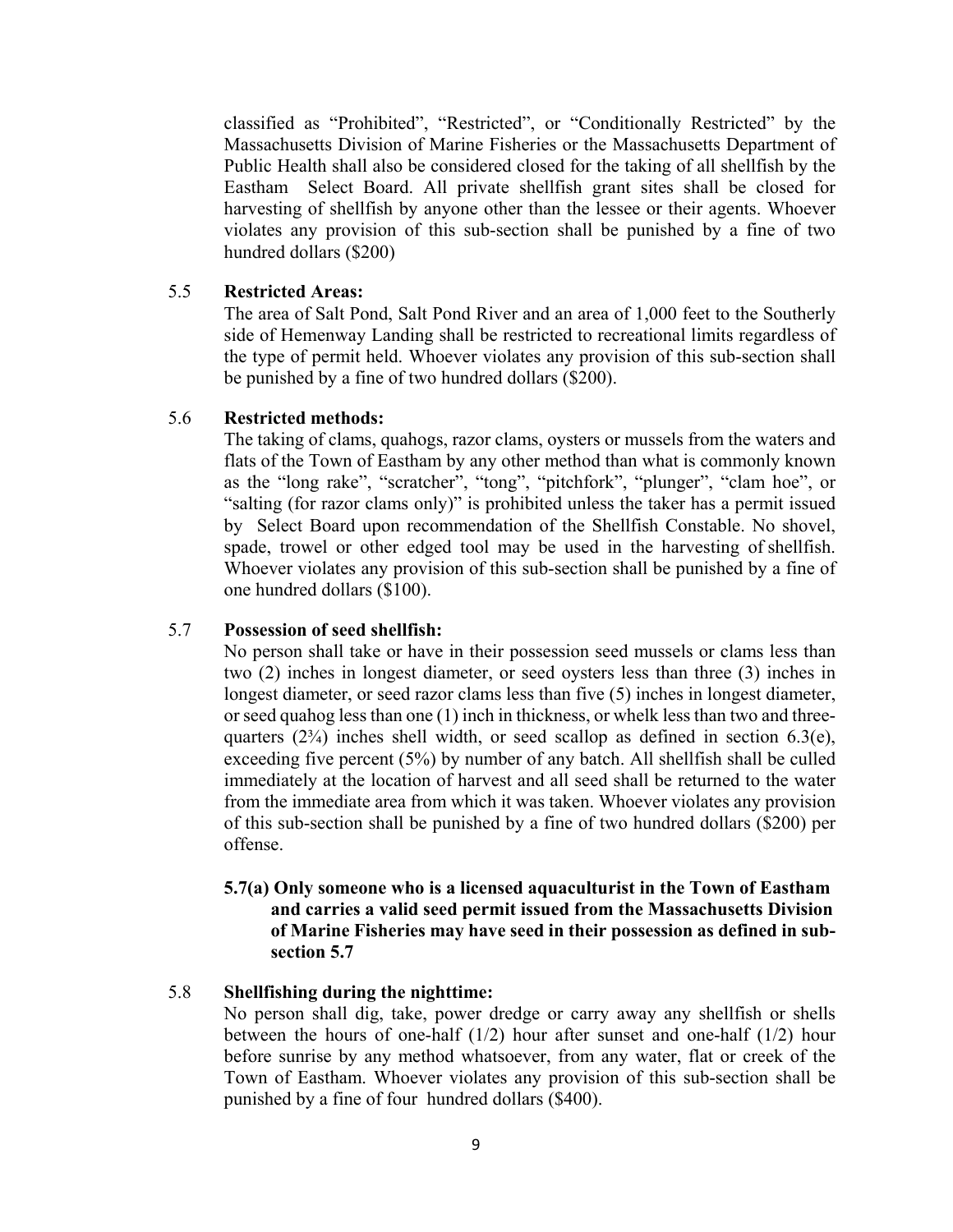#### 5.9 **Temperature restrictions:**

No person shall harvest any shellfish, with the exception of mussels, razors, and eels when the air temperature is below twenty-eight (28) degrees Fahrenheit. Whoever violates any provision of this sub-section shall be punished by a fine of two hundred dollars (\$200).

#### 5.10 **Clam holes shall be filled:**

All holes dug while harvesting shellfish shall be refilled and all seed shall be replanted immediately. Whoever violates any provision of this sub-section shall be punished by a fine of fifty dollars (\$50).

#### 5.11 **Digging in sedge grass:**

There shall be no digging in the sedge grass (*spartina).* Whoever violates any provision of this sub-section shall be punished by a fine of one hundred dollars (\$100)

#### 5.12 **Power dredging:**

Power dredging shall be restricted to the waters of Cape Cod Bay and to the taking of bay scallops in other town waters. The presence of a dredge overboard at anytime shall be considered evidence of intent to take shellfish. The Town of Eastham prohibits the use of hydraulic dredging, hydraulic jetting, or any means similar thereto for the harvesting of any species of shellfish within town waters. Only vessels permitted by the State to harvest surf clams (Spisula solidissima) may operate a hydraulic dredge in the waters of Eastham seaward of the "spire line" from Jeremy Point, Wellfleet, to the "Spire" in Brewster. Dredging for surf clams is prohibited shoreward of "the spire line" from Jeremy Point, Wellfleet, to the "Spire" in Brewster 24 hours per day/365 days per year in Eastham. A State permitted vessel hydraulically dredging for surf clams in Town waters may not retain incidental catch of any Town regulated species of shellfish. A vessel with the means to operate a hydraulic dredge on board shall not possess any Town regulated species of shellfish besides surf clams in the Town of Eastham. Whoever violates any provision of this sub-section shall be punished by a fine of two hundred dollars (\$200).

#### 5.13 **Landing of shellfish:**

All shellfish commercially harvested in the Town of Eastham shall be landed at the following locations unless the Shellfish Constable is notified in writing of an alternate location at least twenty-four (24) hours prior to landing: Cove Road Landing, Goose Hummock Landing, Asa's Landing, Snow Shore Landing, Priscilla Landing, Mill Pond Landing, Tonset Road Landing, Collins' Landing, Hemenway Landing, or Salt Pond Landing in the Nauset estuary; Rock Harbor in Cape Cod Bay. Whoever violates any provision of this sub-section shall be punished by a fine of two hundred dollars (\$200).

#### 5.14 **Recreational permits catch limits:**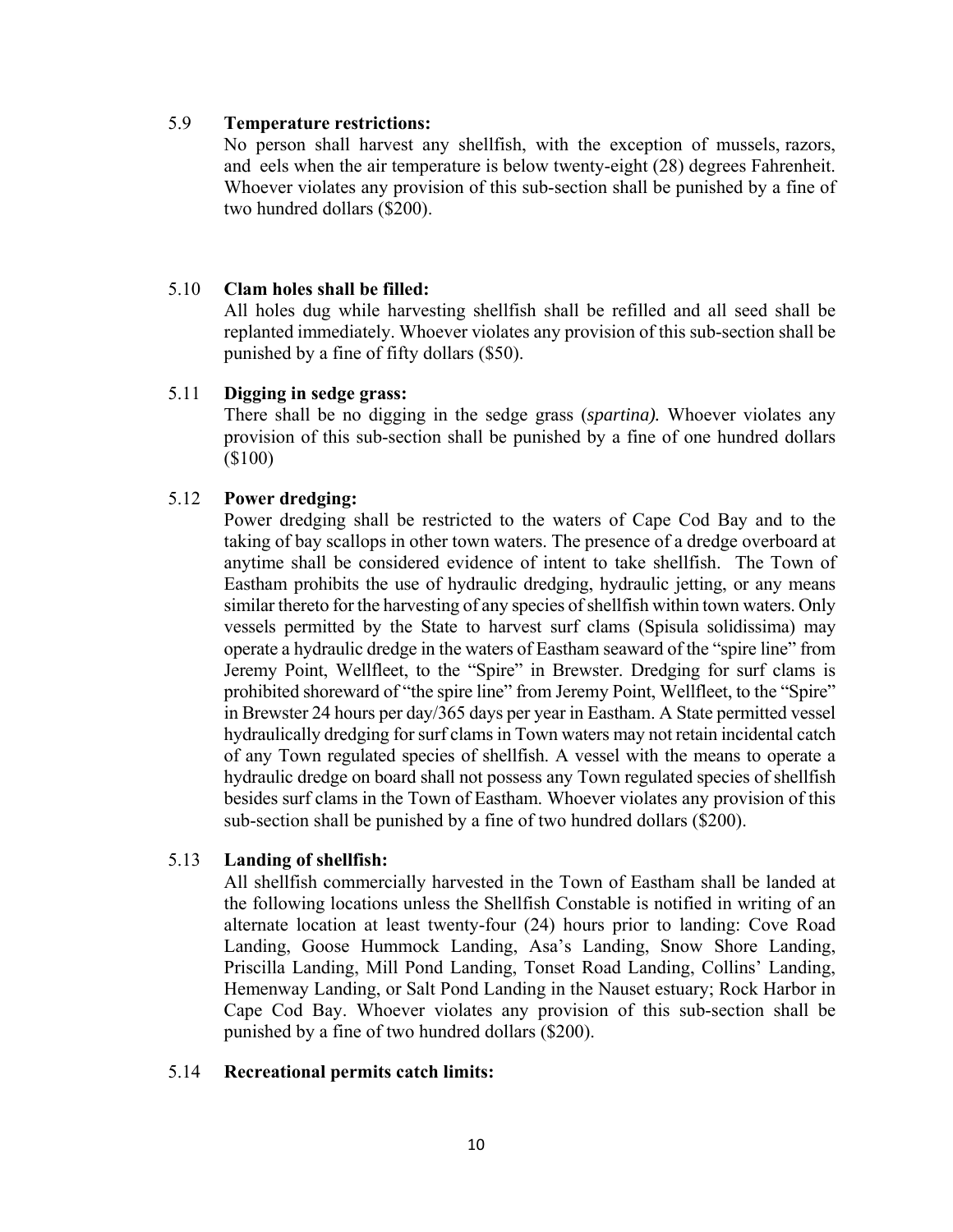- 5.14(a) The taking of quahogs, clams, mussels and oysters by recreational permit holders shall not exceed one (1) ten-quart pail-full per week, except for eels by spear, and sea worms which shall not exceed twenty-five (25)
- 5.14(b) The following catch limits shall apply to the harvest of scallops:
	- 5.14(b)i In addition to other shellfish harvested recreational permit holders shall be allowed one (1) bushel of scallops per week.

Whoever violates any provision of this sub-section shall be punished by a fine of fifty dollars (\$50).

#### 5.15 **Commercial permit catch limits:**

5.15(a) No person having a valid commercial permit from Eastham or Orleans may take daily from the Nauset estuary or Cape Cod Bay in excess the following: two (2) bushels of quahogs with the option of two (2) additional separate bushels of strictly chowder quahogs; ten (10) bushels of mussels; ten (10) bushels of ark clams (including shells); or may take weekly one (1) ten-quart pail-full of oysters. (Limits for mussels and soft-shell clams will be periodically reviewed and set by the Select Board)

 The total limit for commercial power dredging of quahogs (Mercenaria mercenaria) in Cape Cod Bay shall not exceed thirty-five (35) bushels per trip per boat per day and must be landed at Rock Harbor except by written permission from the Shellfish Constable or his/her designees.

Such limits shall be subject to resource assessments. No such permit holder shall have in their possession while in, or on, or adjacent to the waters or flats of the town or at any landing within the town, shellfish in excess of the limits specified in this paragraph.

- 5.15(b) The following catch limits shall apply to the harvest of scallops:
	- 5.15(b)i The daily limit for commercial permit holders in Cape Cod Bay shall be ten (10) level totes per day per permit holder, and there shall be a maximum of two (2) permit holders allowed per boat. If two (2) limits are to be harvested, both commercial permit holders must be actively engaged in the harvesting. For the purposes of this regulation, "actively engaged" shall be defined as handling or harvesting scallops or operating harvesting gear.
	- 5.15(b)ii The daily limit for commercial permit holders in Nauset estuary shall be five (5) level totes per day per permit holder and there shall be a maximum of two (2) permit holders allowed per boat. If two (2) limits are to be harvested, both commercial permit holders must be actively engaged in the harvesting. For the purposes of this regulation, "actively engaged" shall be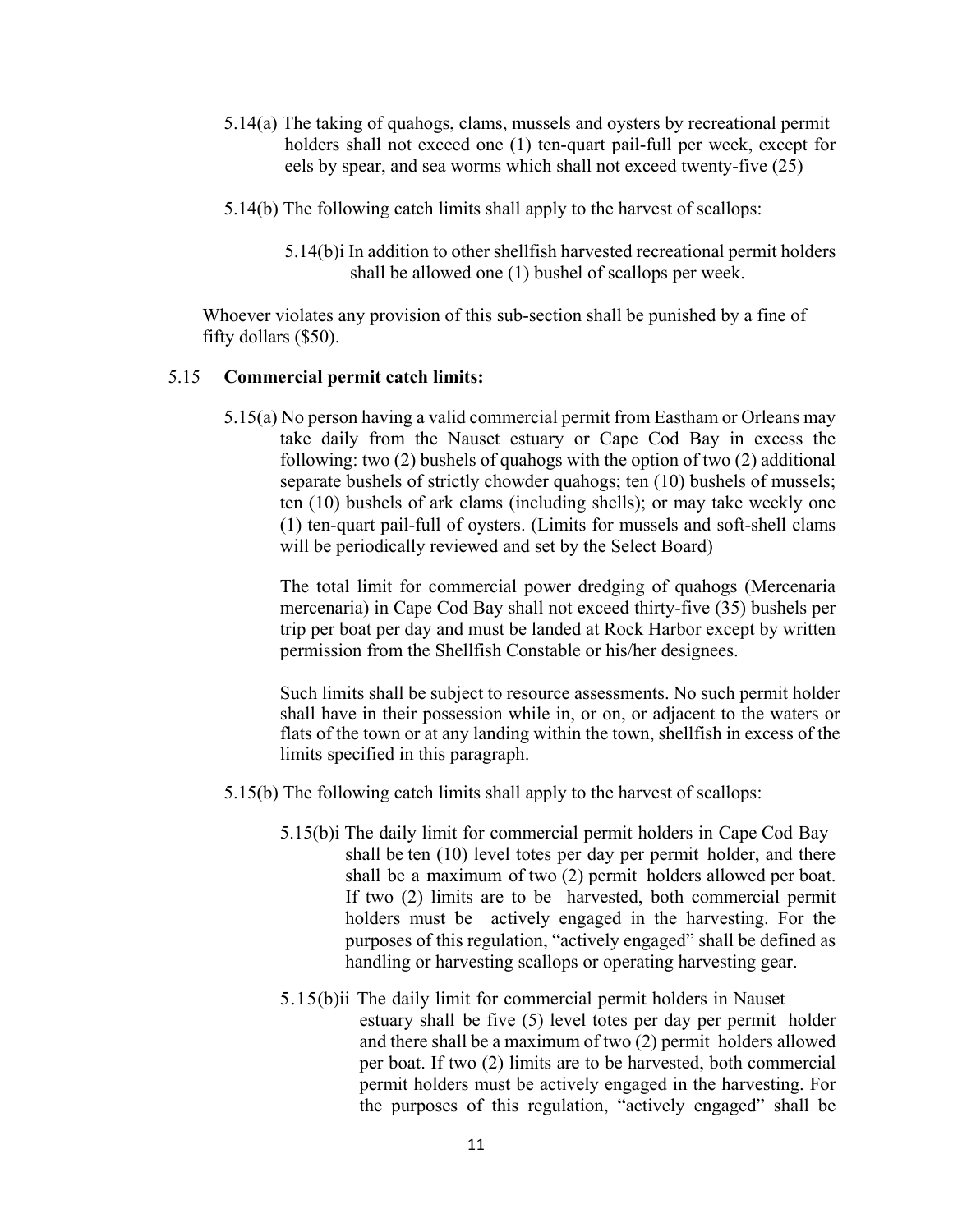defined as handling or harvesting scallops or operating harvesting gear.

- 5.15(c) The following catch limits shall apply to the harvest of razor clams:
	- 5.15(c)i The daily limit for commercial permit holders shall be three (3) bushels.

Whoever violates any provision of this sub-section shall be punished by a fine of two hundred dollars (\$200).

#### 5.16 **Registration of commercial boats:**

Any boat engaged in commercial fishing in the Town of Eastham shall be registered or documented in the Town of Eastham or Orleans, and the owner shall have a valid commercial permit issued by the Town of Eastham. Whoever violates any provision of this sub-section shall be punished by a fine of fifty dollars (\$50).

#### **6.0 Specific regulations**

#### 6.1 **Mussels, culling, dredging, restricted areas:**

- 6.1(a) All mussels shall be culled and all mussels less than two (2) inches in longest diameter shall be returned to the water in the area from which they were taken.
- 6.1(b) Mussels may be harvested from the waters of Nauset Marsh and Town Cove by power dredging from October 1st to March  $31<sup>st</sup>$  if a permit has been issued by the Select Board upon the recommendation of the Shellfish Constable. A fee may be set and charged by the Select Board for said permit.

Whoever violates any provision of this sub-section shall be punished by a fine of one hundred dollars (\$100).

#### 6.2 **Eels; methods, registration, obstruction or interference:**

- 6.2(a) No person shall have in possession any eels less than nine (9) inches in overall length.
- 6.2(b) Eels may be taken only by pot, trap, hook and line, or spear. No other methods shall be employed except if a permit has been issued by the Select Board upon the recommendation of the Shellfish Constable. A fee may be set and charged by the Select Board for said permit.
- 6.2(c) Any person who sets five (5) or more pots or traps must hold a valid Eastham commercial shellfish permit. All pots or traps for eels shall be registered annually with the Eastham Natural Resources Department. The name of the permit holder shall be plainly marked on all pots, traps, cans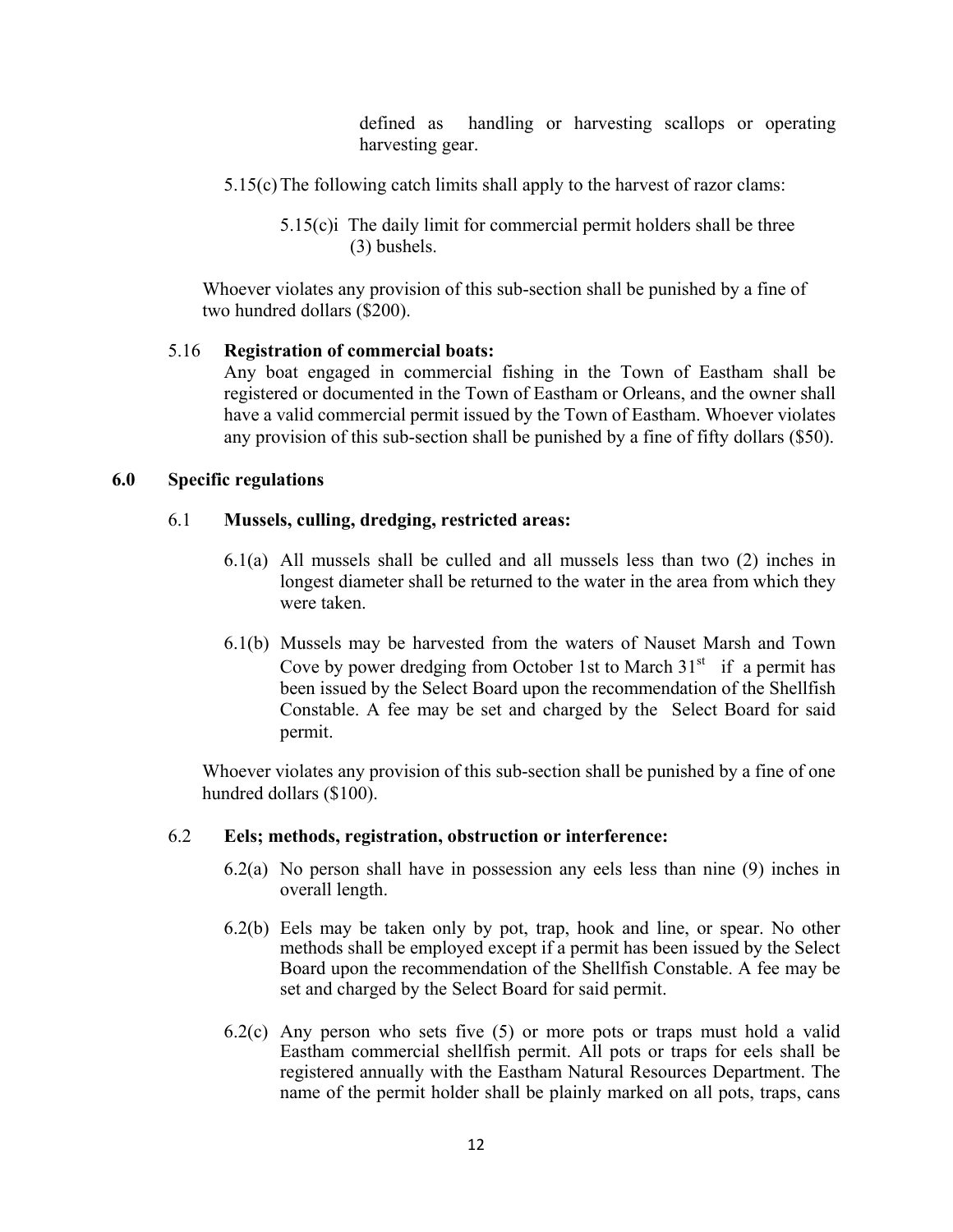and buoys. Buoys shall be painted with a color scheme approved by the Natural Resources Officer for identification.

6.2(d) No freshwater lakes, river, ponds, creeks, bogs or any saltwater estuary may be obstructed in any way so as to interfere with the habits and migration of eels.

Whoever violates any provision of this sub-section shall be punished by a fine of one hundred dollars (\$100).

#### 6.3 **Scallops; seasons, hours, totes requirements, landings, possession of seed, etc.**

- 6.3(a) The following seasonal restrictions shall apply to the harvest of scallops by any commercial or recreational permit holder:
	- 6.3(a)i The waters and flats of Cape Cod Bay in the Town of Eastham shall be open for the taking of scallops annually from October 1<sup>st</sup> through March  $31<sup>st</sup>$  of the following year. The taking of scallops is prohibited in Cape Cod Bay between April  $1<sup>st</sup>$  and September  $30<sup>th</sup>$ inclusive. Whoever violates any provision of this sub-section shall be punished by a fine of one hundred dollars (\$100).
	- 6.3(a)iiThe waters and flats of the Nauset estuary shall be open for the taking of scallops annually from the third Sunday in October through March  $31<sup>st</sup>$  of the following year. The taking of scallops is prohibited in the Nauset estuary between April  $1<sup>st</sup>$  and the third Saturday in October, inclusive. Whoever violates any provision of this sub-section shall be punished by a fine of one hundred dollars (\$100).
- 6.3(b) Hours for scalloping shall be from one-half (1/2) hour before sunrise to 4:00 PM, seven (7) days per week. Whoever violates any provision of this sub-section shall be punished by a fine of two hundred dollars (\$200).
- 6.3(c) All scallops taken by commercial permit must be landed in plastic totes measuring eighteen (18) inches long by twelve (12) inches wide by ten and five-tenths (10.5) inches deep, inside measurements, and containing two thousand two hundred sixty-eight (2,268) cubic inches. Whoever violates any provision of this sub-section shall be punished by a fine of fifty dollars (\$50).
- 6.3(d) All scallops taken from the waters of Cape Cod Bay shall be landed at Rock Harbor except by written permission in advance from the Shellfish Constable. Scallops taken from Nauset Marsh and Town Cove shall be landed at Collin's Landing, Hemenway Landing, Salt Pond Landing, Cove Road Landing, Goose Hummock Landing, Asa's Landing, Snow Shore Landing, Priscilla Landing, Mill Pond Landing and Tonset Road Landing.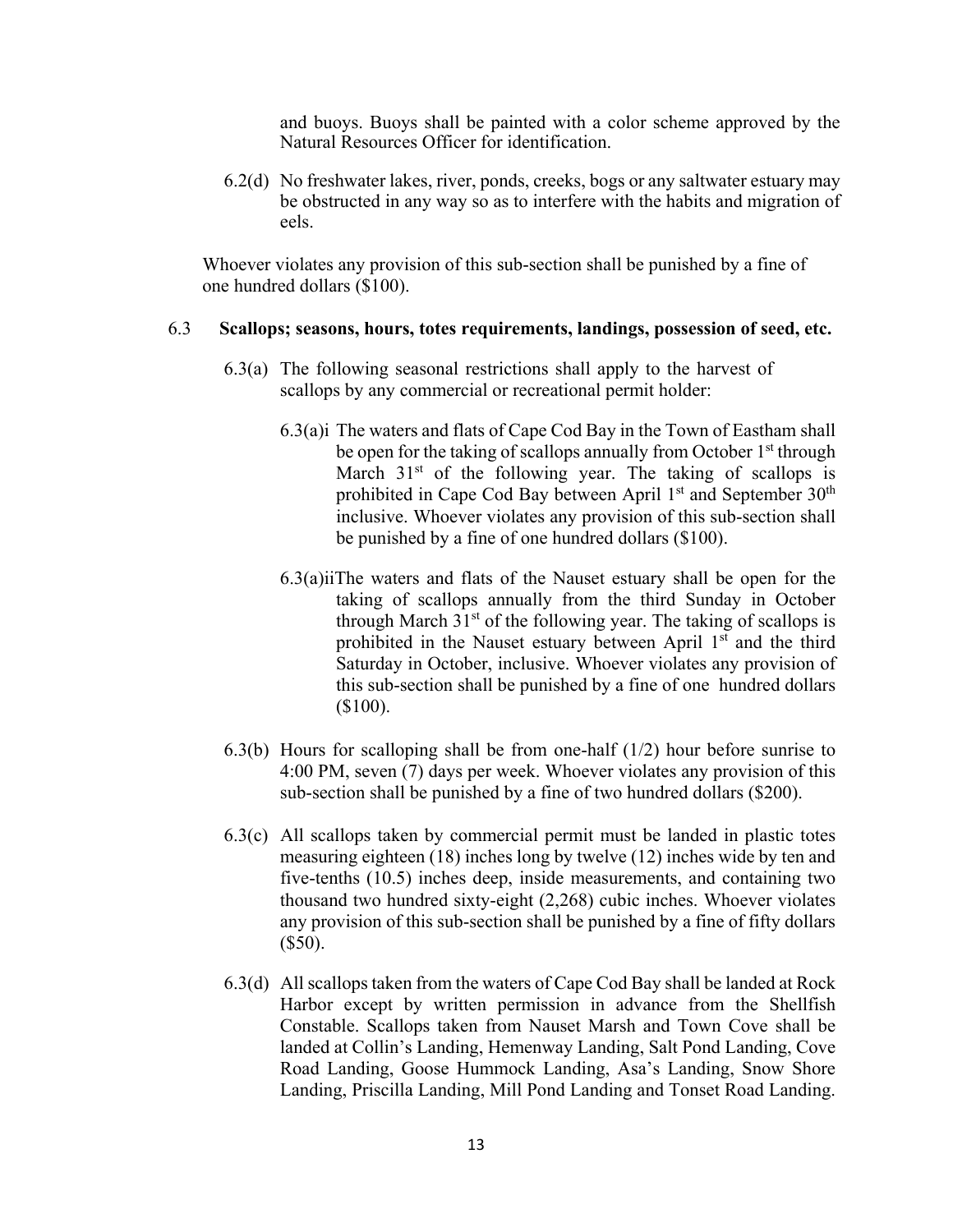Whoever violates any provision of this sub-section shall be punished by a fine of two hundred dollars (\$200).

- 6.3(e) All scallops taken from the Town of Eastham waters shall be scallops with a well-defined, raised annual growth ring and that ring shall measure at least 10 mm from the hinge of the shell. Any scallop that does not meet the aforementioned requirements in the opinion of the Shellfish Constable shall be deemed a seed scallop and shall be returned to the water immediately. Whoever violates any provision of this sub-section shall be punished in accordance with section five (5) subsection seven (7).
- 6.3(f) All scallops shall be taken to the shore in the shell. Whoever violates any provision of this sub-section shall be punished by a fine of two hundred dollars (\$200).
- 6.3(g) The presence of a scallop dredge overboard at any time shall be considered evidence of intent to take scallops.
- 6.3(h) Scallop dredge frames used in Nauset Marsh and Town Cove shall not measure more than thirty-six (36) inches in width and shall be of light construction type. The maximum width of drag in Cape Cod Bay shall be sixty (60) inches. Whoever violates any provision of this sub-section shall be punished by a fine of fifty dollars (\$50).
- 6.3(i) No scallops may be taken by scuba, snorkel, or by any other means of diving in those areas which are open to dragging in Nauset Marsh and Town Cove. Whoever violates any provision of this sub-section shall be punished by a fine of one hundred dollars (\$100).
- 6.3(j) Any boat used for commercial scalloping in the Town of Eastham shall make only one (1) trip per day. Whoever violates any provision of this subsection shall be punished by a fine of one hundred dollars (\$100).
- 6.3(k) No shellfish permit holder (*commercial or recreational)* shall land scallops and return to the waters for the purpose of additional scalloping without written permission from the Shellfish Constable. Whoever violates any provision of this sub-section shall be punished by a fine of two hundred dollars (\$200).

#### 6.4 **Razors Clams; methods of harvest:**

6.4(a) The harvesting of razor clams by salting is allowable provided there are no other species (such as soft-shelled clams or quahogs) within the inter-tidal zone of a given area. Areas of mixed species will be assessed and determined in the sole and unfettered discretion of the Shellfish Constable. Dry salting (salt not in a water solution), broadcast salting (spreading dry salt over a tidal flat), or spraying of any other solution is prohibited.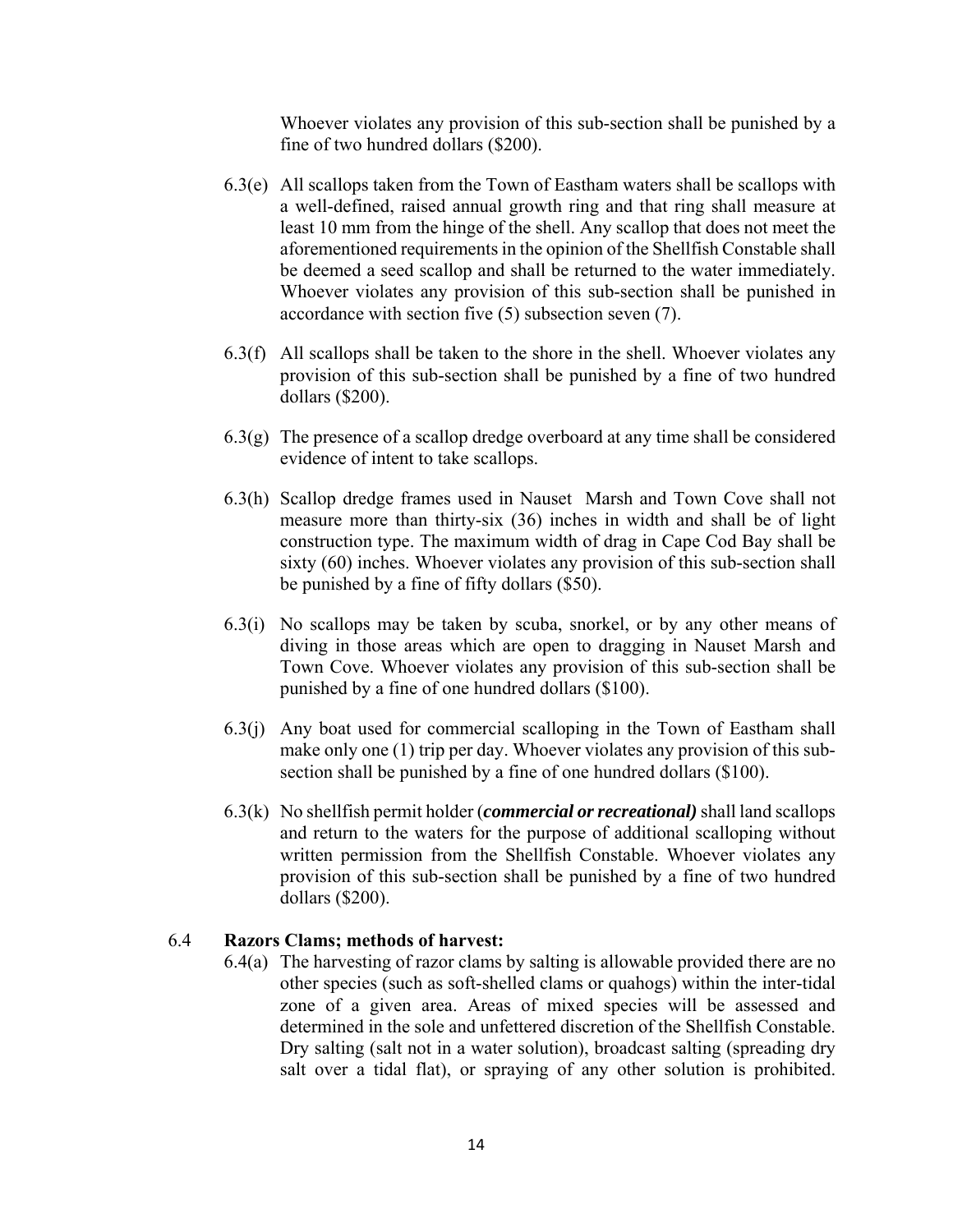Whoever violates any provision of this sub-section shall be punished by a fine of one hundred dollars (\$100).

## 6.5 **Oysters; season**

6.5(a) The harvest of oysters shall be prohibited annually from May 1 through October 31, inclusive. Whoever violates any provision of this sub-section shall be punished by a fine of fifty dollars (\$50).

# 6.6 **Whelks/Conchs:**

- 6.6(a) In this regulation, whelk/conch refers to either knobbed whelk (Busycom carica) or channeled (smooth) whelk (Busycotypus canaliculatus). (See CMR 322 Section 6.21: Minimum Size for Conch.)
- 6.6(b) The harvesting of whelk shall be prohibited annually from December 15 through April 14, inclusive. All whelk harvested shall be returned to shore in the shell.

Whoever violates any provision of this sub-section shall be punished by a fine of two hundred dollars (\$200).

## 6.7 **Horseshoe crabs:**

6.6(a) Being in possession of horseshoe crabs for any reason requires a State permit. (See CMR 322 Section 6.34: Horseshoe Crab Management).

# **7.0 Violations and penalties**

Pursuant to Massachusetts General Laws: Chapter 40 – (Powers and Duties of Cities and Towns), Section 21D – (Non-criminal disposition of ordinance, by-law, rule or regulation violations) the following regulations do apply:

# 7.1 **Violations and penalties**

Whoever violates any rule or regulation made under authority of Chapter 130, General laws of Massachusetts, unless otherwise provided, shall be punished by a fine of not less than fifty dollars (\$50), nor more than one thousand dollars (\$1000). Chapter 130, Section 2. Town By-Laws affords enforcing persons an additional option of enforcing these rules and regulations by non-criminal disposition. If the method of non-criminal disposition is used by an enforcing person, the specific penalties for a violation of these rules and regulations shall be:

| Commercial permit required for dredging---------100 |  |
|-----------------------------------------------------|--|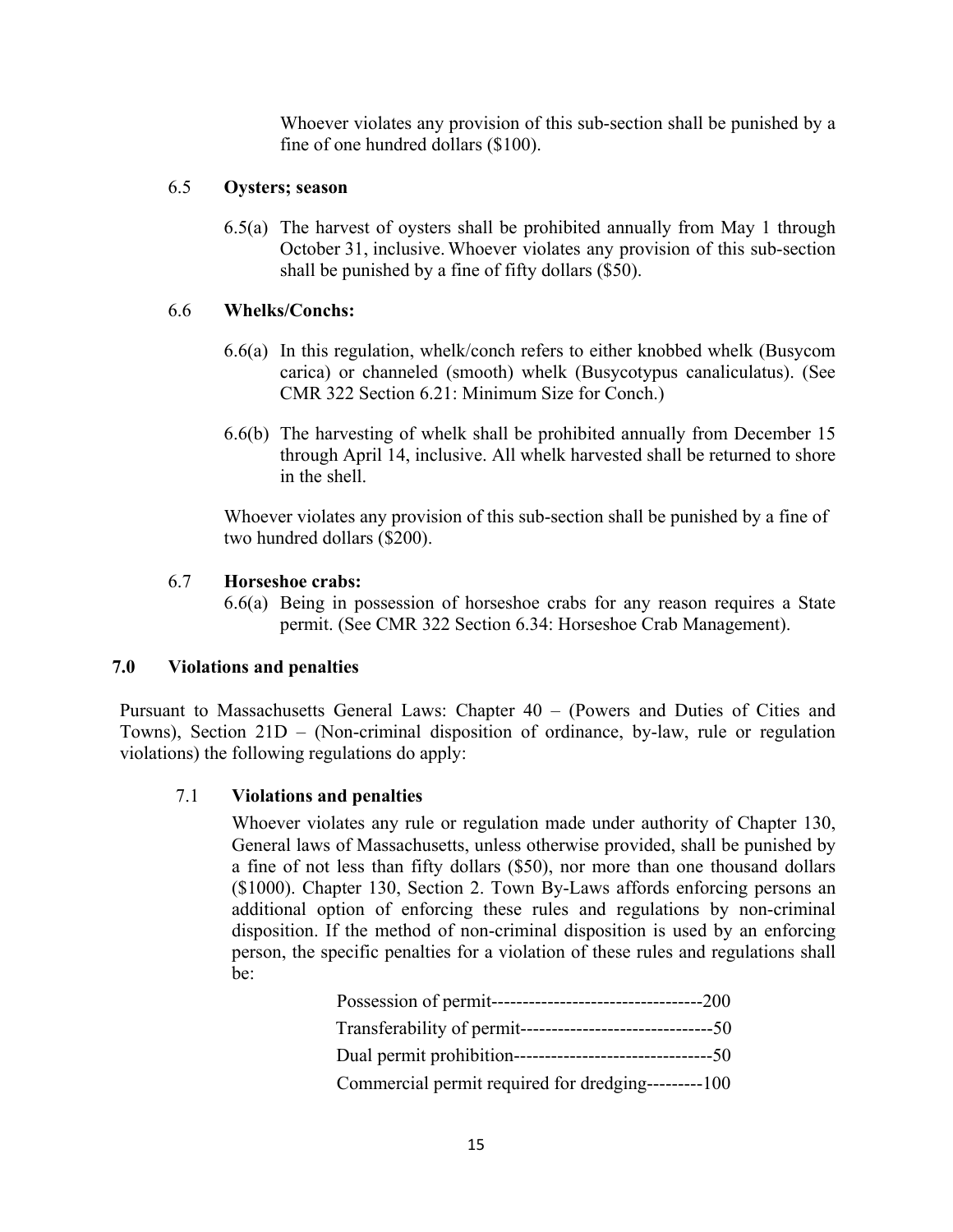| Planting/transplanting without a permit------------200      |  |
|-------------------------------------------------------------|--|
|                                                             |  |
|                                                             |  |
|                                                             |  |
| Possession of seed shellfish (per batch)-------------200    |  |
| Shellfishing during the nighttime-------------------400     |  |
|                                                             |  |
|                                                             |  |
| Digging in sedge grass---------------------------------100  |  |
|                                                             |  |
|                                                             |  |
|                                                             |  |
|                                                             |  |
| Registration of commercial boats-------------------------50 |  |
|                                                             |  |
|                                                             |  |
|                                                             |  |
|                                                             |  |
|                                                             |  |

# **Scallops**

# **Each day's continued violation shall constitute a separate offense.**

## 7.2 **Enforcing persons**

The foregoing regulations shall be enforced by, the Shellfish Constable and his/her designees, Cape Cod National Seashore Park Rangers, Environment Police Officers and any Police Officer of the Town of Eastham.